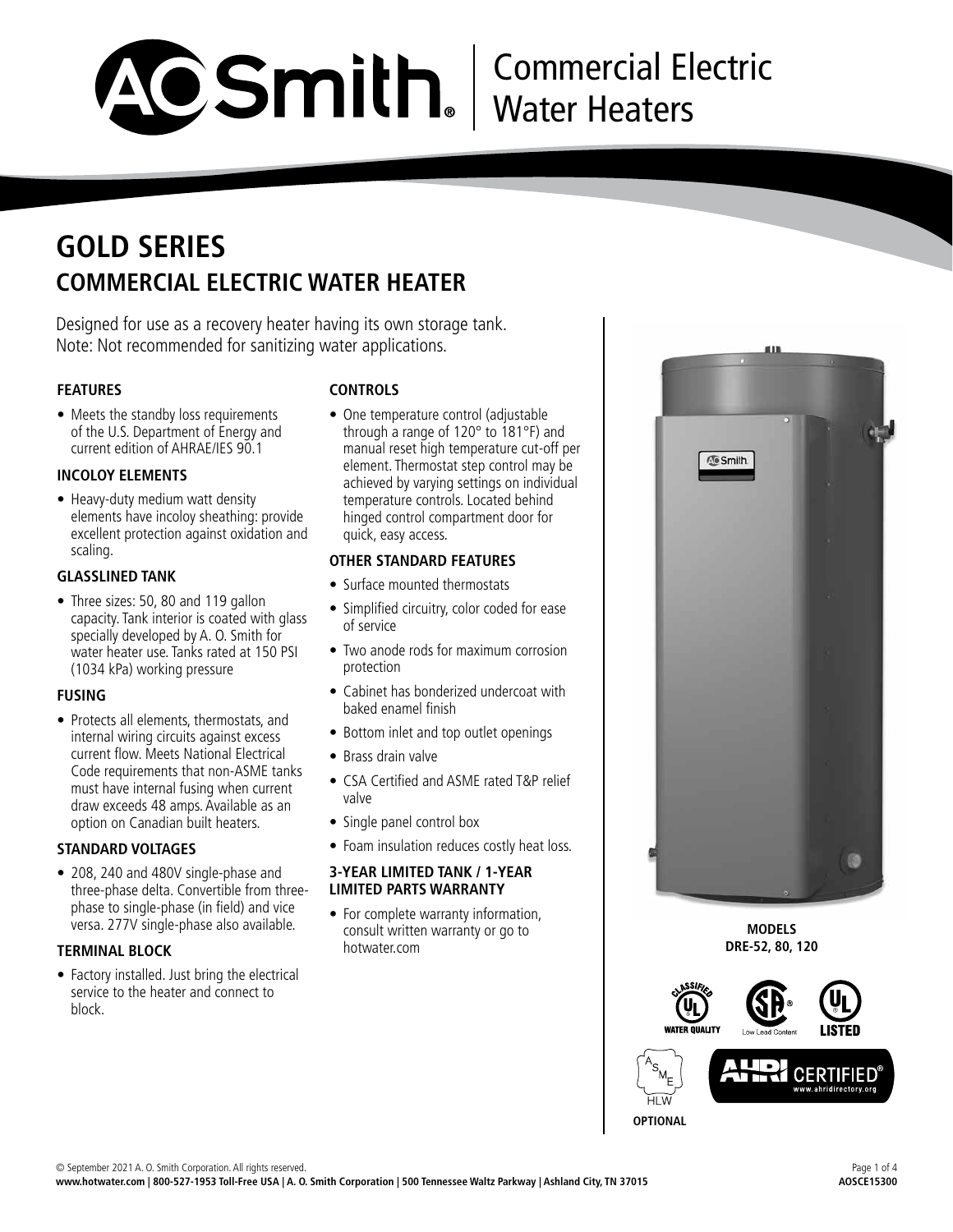

# **OPTIONS**

- UL and cUL listed conversion kits to adjust voltage and kW requirements in the field before and after installation C
- ASME 160 psi (1103 kPa) tank construction
- International voltages 220, 380, 400, 415, 575, and 600 volts, three phase available with Y connected elements
- MANIFOLD KITS for multiple tank installations. Two heaters -part # 100109231, three heaters- part # 100109232 and four heaterspart # 100109233



#### **DIMENSIONS**

| <b>Model Number</b> | <b>Tank Capacity</b> |       |               |           | Inlet/        |           |               |           |                        |                            |     |
|---------------------|----------------------|-------|---------------|-----------|---------------|-----------|---------------|-----------|------------------------|----------------------------|-----|
|                     |                      |       | A             |           | В             |           |               |           | <b>Outlet</b><br>(NPT) | Approx. Shipping<br>Weight |     |
|                     | gal.                 | litre | <b>Inches</b> | <b>MM</b> | <b>Inches</b> | <b>MM</b> | <b>Inches</b> | <b>MM</b> | <b>Inches</b>          | <b>lbs</b>                 | kG  |
| <b>DRE-52</b>       | 50                   | 189   | $55 - 3/4$    | 142       | $21 - 3/4$    | 55.2      | 27            | 68.6      | $1 - 1/4$              | 265                        | 120 |
| <b>DRE-80</b>       | 80                   | 302   | $60 - 1/4$    | 153       | $25 - 1/2$    | 64.8      | 31            | 78.7      | $1 - 1/4$              | 280                        | 127 |
| <b>DRE-120</b>      | 119                  | 450   | $62 - 1/4$    | 158.1     | $29 - 1/2$    | 75        | 35            | 88.9      | $1 - 1/4$              | 390                        | 177 |

For ASME Construction add "A" to the model number (example: DRE 52A 24).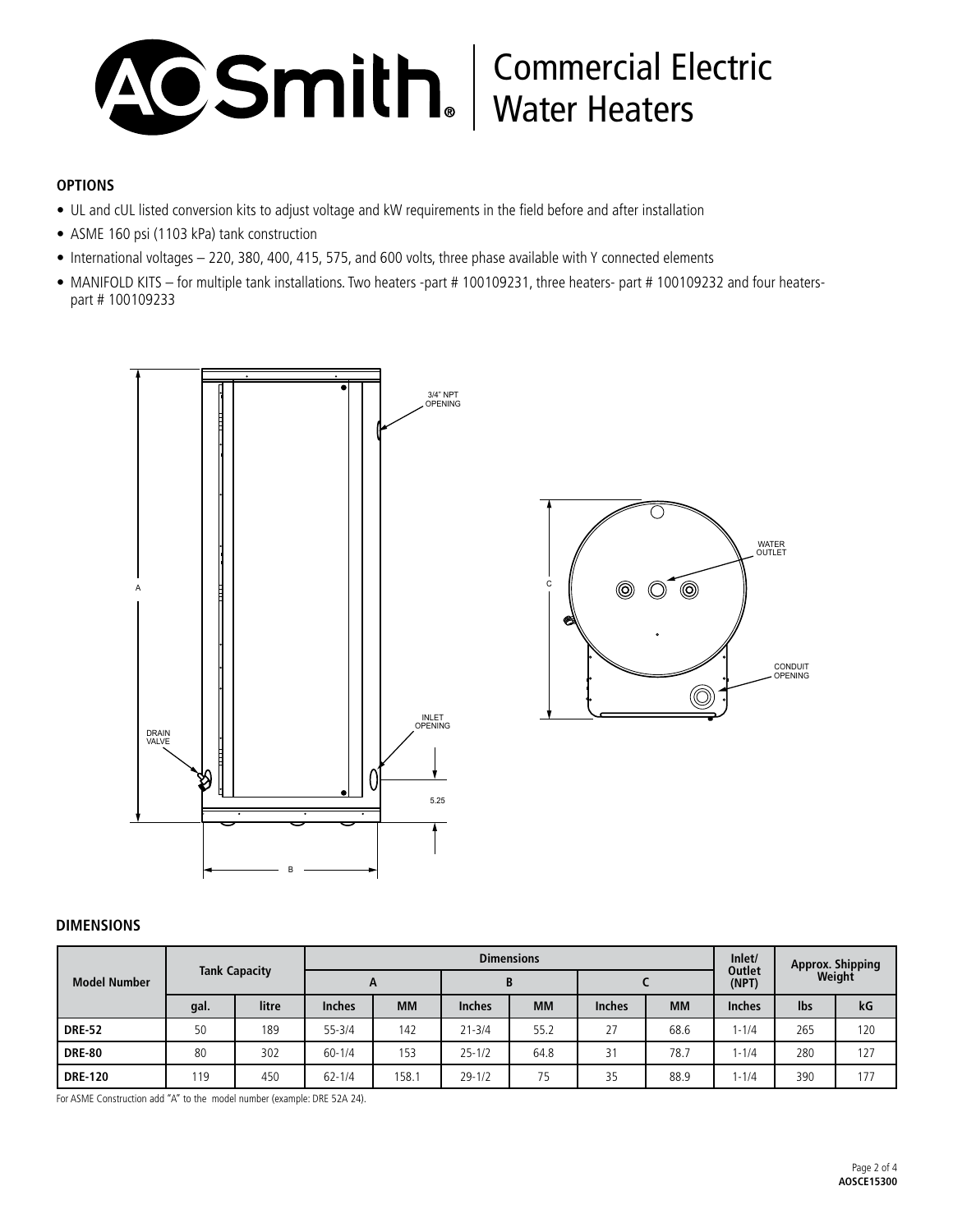

# **RECOVERY RATE IN GALLONS PER HOUR AT TEMPERATURE RISE OF**

| <b>Standard</b><br>kW Input | BTU/<br>Hour | $30^{\circ}$ F | $40^{\circ}$ F | $50^{\circ}$ F | $60^{\circ}$ F | $70^{\circ}$ F | 80°F           | $90^{\circ}$ F | $100^{\circ}$ F | $110^{\circ}F$ | $120^{\circ}F$ | $130^\circ F$  | 140°F |
|-----------------------------|--------------|----------------|----------------|----------------|----------------|----------------|----------------|----------------|-----------------|----------------|----------------|----------------|-------|
|                             |              | $17^{\circ}$ C | $22^{\circ}C$  | $28^{\circ}$ C | $33^{\circ}$ C | $39^{\circ}$ C | $45^{\circ}$ C | $50^{\circ}$ C | $56^{\circ}$ C  | $61^{\circ}$ C | $67^{\circ}$ C | $72^{\circ}$ C | 78°C  |
| 12.3                        | 41,980       | 168            | 126            | 101            | 84             | 72             | 63             | 56             | 50              | 46             | 42             | 39             | 36    |
|                             |              | 636            | 477            | 382            | 318            | 273            | 238            | 212            | 189             | 174            | 159            | 148            | 136   |
| 13.5                        | 46,075       | 184            | 138            | 111            | 92             | 79             | 69             | 62             | 55              | 50             | 46             | 43             | 40    |
|                             |              | 698            | 523            | 419            | 349            | 299            | 262            | 233            | 209             | 190            | 174            | 161            | 150   |
| 15                          | 51,195       | 205            | 154            | 123            | 102            | 88             | 77             | 68             | 61              | 56             | 51             | 47             | 44    |
|                             |              | 775            | 582            | 465            | 388            | 332            | 291            | 258            | 233             | 211            | 194            | 149            | 166   |
| 18                          | 61,434       | 246            | 184            | 148            | 123            | 105            | 92             | 82             | 74              | 67             | 62             | 57             | 53    |
|                             |              | 930            | 698            | 558            | 465            | 399            | 349            | 310            | 279             | 254            | 233            | 215            | 199   |
| 24                          | 81,912       | 328            | 246            | 197            | 164            | 140            | 123            | 109            | 98              | 90             | 82             | 76             | 70    |
|                             |              | 1241           | 930            | 744            | 620            | 532            | 465            | 414            | 372             | 338            | 310            | 286            | 266   |
| 27                          | 92,151       | 369            | 276            | 221            | 185            | 158            | 138            | 123            | 111             | 101            | 92             | 85             | 79    |
|                             |              | 1396           | 1047           | 938            | 609            | 509            | 523            | 465            | 410             | 391            | 340            | 322            | 299   |
| 30                          | 102,390      | 410            | 307            | 246            | 205            | 176            | 154            | 137            | 123             | 112            | 102            | 95             | 88    |
|                             |              | 1551           | 1163           | 930            | 775            | 665            | 582            | 517            | 465             | 423            | 388            | 358            | 332   |
| 36                          | 122,868      | 492            | 369            | 295            | 246            | 211            | 184            | 164            | 148             | 134            | 123            | 113            | 105   |
|                             |              | 1861           | 1396           | 1117           | 930            | 798            | 698            | 620            | 556             | 508            | 465            | 429            | 399   |
| 40.5                        | 138,226      | 554            | 418            | 332            | 277            | 237            | 208            | 185            | 166             | 151            | 138            | 128            | 119   |
|                             |              | 2094           | 1570           | 1256           | 1047           | 897            | 785            | 698            | 628             | 634            | 582            | 537            | 498   |
| 45                          | 153,585      | 615            | 461            | 369            | 307            | 263            | 230            | 205            | 184             | 168            | 154            | 142            | 132   |
|                             |              | 2326           | 1745           | 1398           | 1163           | 997            | 872            | 755            | 698             | 634            | 582            | 537            | 498   |
|                             |              | 738            | 554            | 443            | 359            | 316            | 277            | 246            | 221             | 201            | 185            | 170            | 158   |
| 54                          | 184,302      | 2791           | 2094           | 1675           | 1396           | 1196           | 1047           | 930            | 837             | 761            | 696            | 644            | 598   |

Figured at 1 kW (3413 BTU) = 4.1 Gallons at 100°F temperature rise.